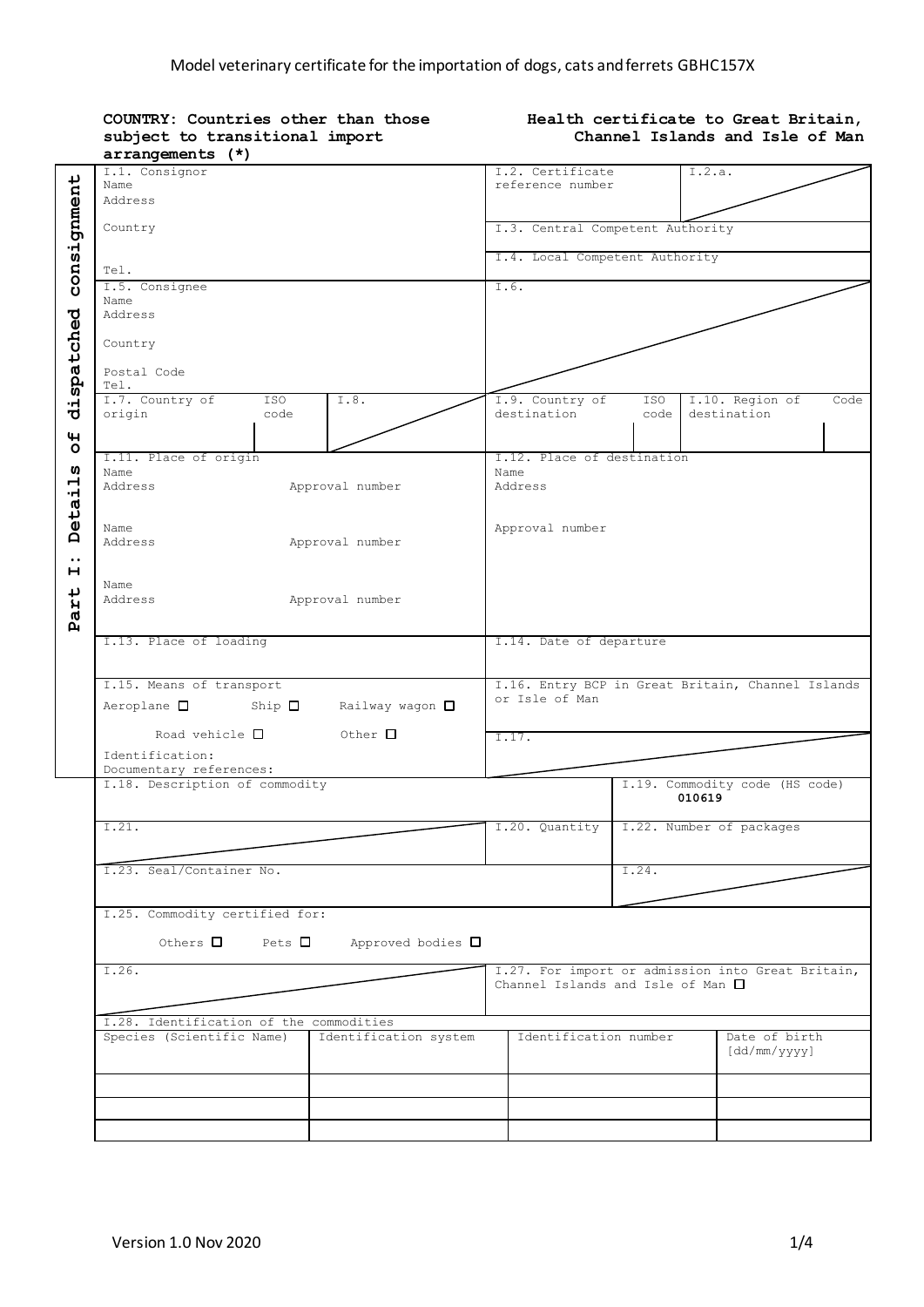## **COUNTRY: Countries other than those subject**

| to transitional import arrangements (*)                                                                                                                                                                                                                                                                                                                                                                                                                                                                                                                                         |                                                                                                                                                                                                                                                                                                          |                                                                                                                                                                                                                                                                                                                                                                                                                                                                                   |                                        | Dogs, cats, ferrets |                      |                          |                                              |
|---------------------------------------------------------------------------------------------------------------------------------------------------------------------------------------------------------------------------------------------------------------------------------------------------------------------------------------------------------------------------------------------------------------------------------------------------------------------------------------------------------------------------------------------------------------------------------|----------------------------------------------------------------------------------------------------------------------------------------------------------------------------------------------------------------------------------------------------------------------------------------------------------|-----------------------------------------------------------------------------------------------------------------------------------------------------------------------------------------------------------------------------------------------------------------------------------------------------------------------------------------------------------------------------------------------------------------------------------------------------------------------------------|----------------------------------------|---------------------|----------------------|--------------------------|----------------------------------------------|
| II. Health information                                                                                                                                                                                                                                                                                                                                                                                                                                                                                                                                                          |                                                                                                                                                                                                                                                                                                          |                                                                                                                                                                                                                                                                                                                                                                                                                                                                                   |                                        | reference no        | II.a. Certificate    | II.b.                    |                                              |
|                                                                                                                                                                                                                                                                                                                                                                                                                                                                                                                                                                                 |                                                                                                                                                                                                                                                                                                          | certify that the animals described in Box 1.28:                                                                                                                                                                                                                                                                                                                                                                                                                                   |                                        |                     |                      |                          |                                              |
|                                                                                                                                                                                                                                                                                                                                                                                                                                                                                                                                                                                 | II.1. come from holdings or businesses described in Box 1.11 which are registered by the<br>competent authority and are not subject to any ban on animal health grounds, where the<br>animals are examined regularly and which comply with the requirements ensuring the<br>welfare of the animals held; |                                                                                                                                                                                                                                                                                                                                                                                                                                                                                   |                                        |                     |                      |                          |                                              |
|                                                                                                                                                                                                                                                                                                                                                                                                                                                                                                                                                                                 |                                                                                                                                                                                                                                                                                                          | II.2. showed no signs of diseases and were fit to be transported for the intended journey<br>at the time of examination by a veterinarian authorised by the competent authority<br>within 48 hours prior to the time of dispatch;                                                                                                                                                                                                                                                 |                                        |                     |                      |                          |                                              |
|                                                                                                                                                                                                                                                                                                                                                                                                                                                                                                                                                                                 | $577/2013.$ ]                                                                                                                                                                                                                                                                                            | $\binom{1}{1}$ either [II.3. are destined for a body, institute or centre described in Box 1.12 and approved in<br>accordance with Annex C to Council Directive 92/65/EEC, and come from a territory or<br>third country listed in Annex 2 to Commission Implementing Regulation (EU) No                                                                                                                                                                                          |                                        |                     |                      |                          |                                              |
| $\binom{1}{1}$ or                                                                                                                                                                                                                                                                                                                                                                                                                                                                                                                                                               |                                                                                                                                                                                                                                                                                                          | [II.3. were at least 12 weeks old at the time of vaccination against rabies and at least 21<br>days have elapsed since the completion of the primary anti-rabies vaccination $(^2)$<br>carried out in accordance with the validity requirements set out in Annex 3 to<br>Regulation (EU) No 576/2013 of the European Parliament and of the Council, and any<br>subsequent revaccination was carried out within the period of validity of the<br>preceding vaccination $(3)$ , and |                                        |                     |                      |                          |                                              |
|                                                                                                                                                                                                                                                                                                                                                                                                                                                                                                                                                                                 |                                                                                                                                                                                                                                                                                                          | $\binom{1}{1}$ either [they come from, and in case of transit are scheduled to transit through, a territory<br>or third country listed in Annex 2 to Commission Implementing Regulation (EU) No<br>577/2013 and details of the current anti-rabies vaccination are provided in columns 1<br>to 7 in the table below; 1                                                                                                                                                            |                                        |                     |                      |                          |                                              |
| $\binom{1}{1}$ or<br>[they come from or are scheduled to transit through, a territory or third country<br>listed in Part 1 of Annex 2 to Commission Regulation (EU) No 206/2010 or listed<br>without time limit in Annex 1 to Commission Implementing Regulation (EU) 2018/659,<br>and                                                                                                                                                                                                                                                                                          |                                                                                                                                                                                                                                                                                                          |                                                                                                                                                                                                                                                                                                                                                                                                                                                                                   |                                        |                     |                      |                          |                                              |
|                                                                                                                                                                                                                                                                                                                                                                                                                                                                                                                                                                                 |                                                                                                                                                                                                                                                                                                          | details of the current anti-rabies vaccination are provided in columns 1 to 7 in<br>the table below, and                                                                                                                                                                                                                                                                                                                                                                          |                                        |                     |                      |                          |                                              |
| a rabies antibody titration test $(1)$ , carried out on a blood sample taken by the<br>veterinarian authorised by the competent authority not less than 30 days after<br>the preceding vaccination and at least three months prior to the date of issue<br>of this certificate, proved an antibody titre equal to or greater than 0,5 IU/ml<br>$(5)$ and any subsequent revaccination was carried out within the period of<br>validity of the preceding vaccination, and the date of sampling for testing the<br>immune response are provided in column 8 in the table below: ] |                                                                                                                                                                                                                                                                                                          |                                                                                                                                                                                                                                                                                                                                                                                                                                                                                   |                                        |                     |                      |                          |                                              |
|                                                                                                                                                                                                                                                                                                                                                                                                                                                                                                                                                                                 | Transponder or tattoo                                                                                                                                                                                                                                                                                    |                                                                                                                                                                                                                                                                                                                                                                                                                                                                                   |                                        |                     |                      | Validity of vaccination  |                                              |
| Alphanumeric<br>code of the<br>animal                                                                                                                                                                                                                                                                                                                                                                                                                                                                                                                                           | Date of<br>implantation<br>and/or reading<br>$(\degree)$<br>[dd/mm/yyyy]                                                                                                                                                                                                                                 | Date of<br>vaccination<br>[dd/mm/yyyy]                                                                                                                                                                                                                                                                                                                                                                                                                                            | Name and<br>manufacturer<br>of vaccine | Batch<br>number     | [dd/mm/yyyy]<br>From | [dd/mm/yyyy]<br><b>C</b> | Date of<br>blood<br>sampling<br>[dd/mm/yyyy] |
| 1                                                                                                                                                                                                                                                                                                                                                                                                                                                                                                                                                                               | 2                                                                                                                                                                                                                                                                                                        | 3                                                                                                                                                                                                                                                                                                                                                                                                                                                                                 | 4                                      | 5                   | 6                    |                          | 8                                            |
|                                                                                                                                                                                                                                                                                                                                                                                                                                                                                                                                                                                 |                                                                                                                                                                                                                                                                                                          |                                                                                                                                                                                                                                                                                                                                                                                                                                                                                   |                                        |                     |                      |                          |                                              |
|                                                                                                                                                                                                                                                                                                                                                                                                                                                                                                                                                                                 |                                                                                                                                                                                                                                                                                                          |                                                                                                                                                                                                                                                                                                                                                                                                                                                                                   |                                        |                     |                      |                          |                                              |
|                                                                                                                                                                                                                                                                                                                                                                                                                                                                                                                                                                                 |                                                                                                                                                                                                                                                                                                          |                                                                                                                                                                                                                                                                                                                                                                                                                                                                                   |                                        |                     |                      |                          |                                              |
|                                                                                                                                                                                                                                                                                                                                                                                                                                                                                                                                                                                 |                                                                                                                                                                                                                                                                                                          |                                                                                                                                                                                                                                                                                                                                                                                                                                                                                   |                                        |                     |                      |                          |                                              |
|                                                                                                                                                                                                                                                                                                                                                                                                                                                                                                                                                                                 |                                                                                                                                                                                                                                                                                                          |                                                                                                                                                                                                                                                                                                                                                                                                                                                                                   |                                        |                     |                      |                          |                                              |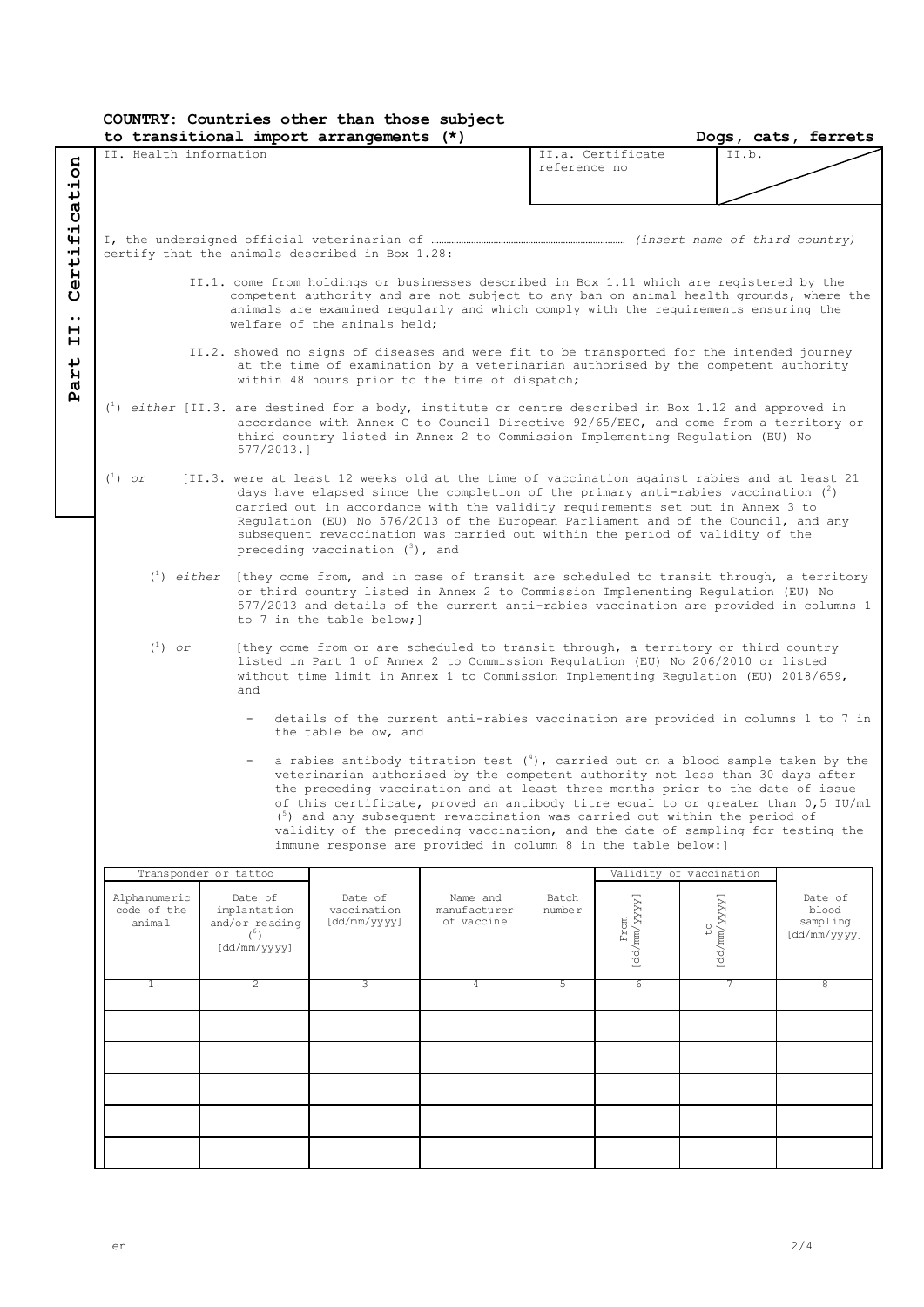| COUNTRY: Countries other than those subject |  |  |
|---------------------------------------------|--|--|
| to transitional import arrangements (*)     |  |  |

**Dogs, cats, ferrets**

|  | II. Health information | 'II.a. Certificate |
|--|------------------------|--------------------|
|  |                        | reference no       |

| II.a. Certificate |  |
|-------------------|--|
| reference no      |  |
|                   |  |
|                   |  |

 $\ell^1$ ) either <sup>1</sup>) *either* [II.4. the consignment includes dogs destined for Great Britain and those dogs have been treated against *Echinococcus multilocularis*, and the details of the treatment carried out by the administering veterinarian in accordance with Article 6 of Commission Delegated Regulation (EU) 2018/772  $(7)$  (8) are provided in the table below:

|                                                       |                                            | Anti-Echinococcus treatment                           | Administering veterinarian |                                          |  |
|-------------------------------------------------------|--------------------------------------------|-------------------------------------------------------|----------------------------|------------------------------------------|--|
| Transponder or tattoo<br>Alphanumeric code of the dog | Name and<br>manufacturer of<br>the product | Date [dd/mm/yyyy]<br>and time of<br>treatment [00:00] |                            | Name in capitals, stamp and<br>signature |  |
|                                                       |                                            |                                                       |                            |                                          |  |
|                                                       |                                            |                                                       |                            |                                          |  |
|                                                       |                                            |                                                       |                            |                                          |  |
|                                                       |                                            |                                                       |                            |                                          |  |

 $\binom{1}{1}$  or

<sup>1</sup>) *or* [II.4. the dogs forming part of the consignment have not been treated against Echinococcus multilocularis.]

## **Notes**

This certificate is valid for 10 days from the date of issue by the official veterinarian. In the case of transport by sea, that period of 10 days is extended by an additional period corresponding to the duration of the journey by sea.

(\*) Those countries subject to the transitional import arrangements include: an EU member State; Liechtenstein; Norway and Switzerland.

References to European Union legislation within this certificate are references to direct EU legislation which has been retained in Great Britain (retained EU law as defined in the European Union (Withdrawal) Act 2018).

References to Great Britain in this certificate include Channel Islands and Isle of Man.

**Part I:**

- Box I.11: Place of origin: name and address of the dispatch establishment. Indicate approval or registration number.
- Box I.12: Place of destination: mandatory where the animals are destined for a body, institute or centre approved in accordance with Annex C to Council Directive 92/65/EEC.

Box I.25: Commodities certified for: indicate

- 'Pets' where dogs (Canis lupus familiaris), cats (Felis silvestris catus) or ferrets (Mustela putorius furo) are moved in accordance with Article 5(4) of Regulation (EU) No 576/2013 of the European Parliament and of the Council;
- 'Approved bodies' where dogs, cats or ferrets are moved in accordance with Article 13 of Council Directive 92/65/EEC to an approved body, institute or centre as defined in Article 2(c) of that Directive;
- 'others' where dogs, cats or ferrets are moved in accordance with Article 10 of Council Directive 92/65/EEC.

Box I.28: Identification system: select transponder or tattoo.

*Identification number: indicate the transponder or tattoo alphanumeric code.*